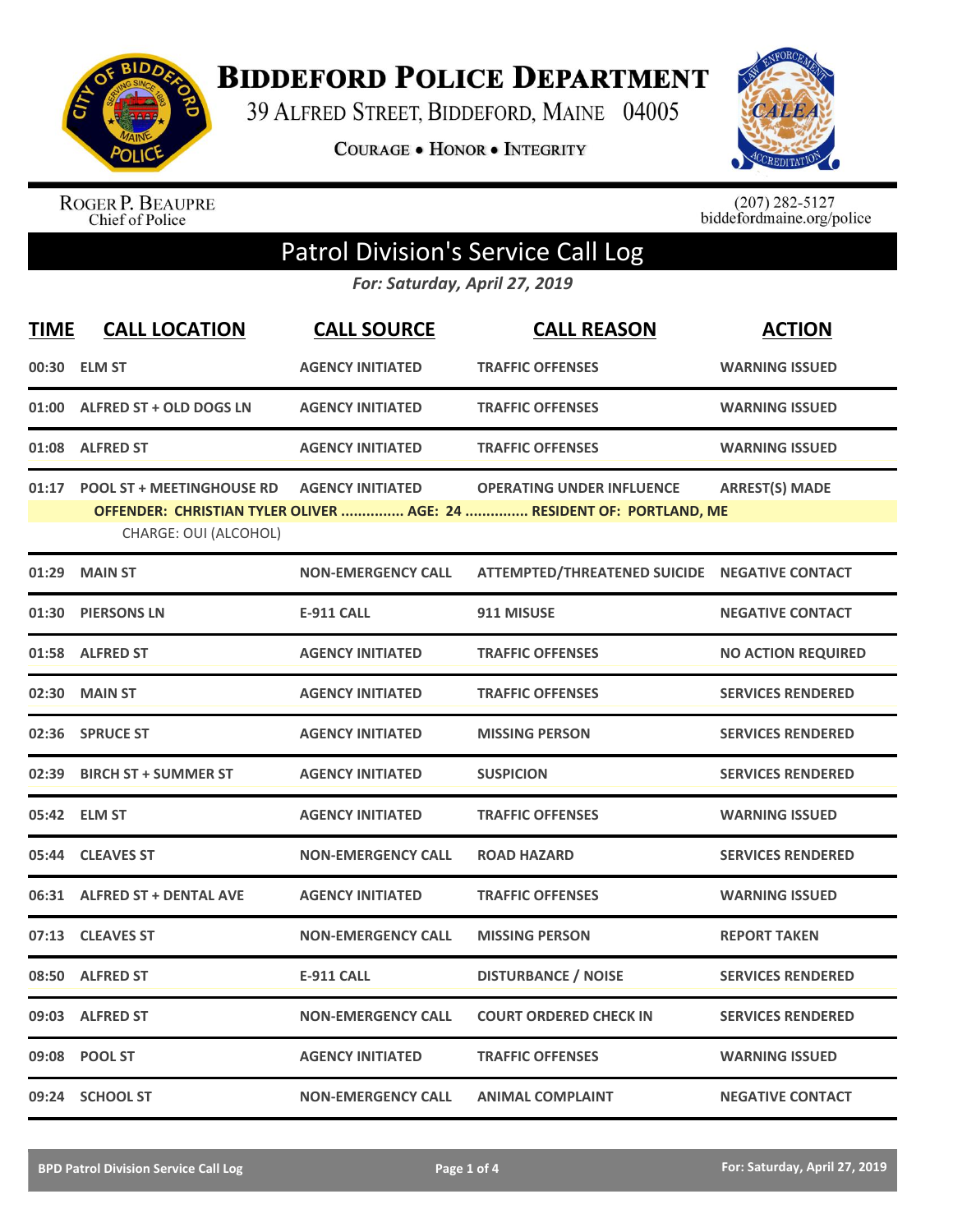| <b>TIME</b> | <b>CALL LOCATION</b>                       | <b>CALL SOURCE</b>                | <b>CALL REASON</b>                                                    | <b>ACTION</b>            |
|-------------|--------------------------------------------|-----------------------------------|-----------------------------------------------------------------------|--------------------------|
| 09:27       | <b>POOL ST + WATER TOWER WAY</b>           | <b>AGENCY INITIATED</b>           | <b>TRAFFIC OFFENSES</b>                                               | <b>WARNING ISSUED</b>    |
| 09:39       | <b>WEST ST</b>                             | <b>AGENCY INITIATED</b>           | <b>TRAFFIC OFFENSES</b>                                               | <b>WARNING ISSUED</b>    |
|             | 09:49 WEST ST                              | <b>AGENCY INITIATED</b>           | <b>TRAFFIC OFFENSES</b>                                               | <b>WARNING ISSUED</b>    |
| 10:08       | <b>WEST ST</b>                             | <b>NON-EMERGENCY CALL</b>         | <b>PARKING COMPLAINT</b>                                              | <b>GONE ON ARRIVAL</b>   |
| 10:43       | <b>MAIN ST</b>                             | <b>NON-EMERGENCY CALL</b>         | <b>ARTICLES LOST/FOUND</b>                                            | <b>SERVICES RENDERED</b> |
| 11:06       | <b>MAIN ST</b>                             | <b>NON-EMERGENCY CALL</b>         | <b>TRESPASSING</b>                                                    | <b>GONE ON ARRIVAL</b>   |
| 11:11       | <b>ALFRED ST</b>                           | <b>NON-EMERGENCY CALL</b>         | <b>PAPERWORK</b>                                                      | <b>PAPERWORK SERVED</b>  |
|             | 12:08 HAZEL ST                             | <b>WALK-IN AT STATION</b>         | <b>CRIMINAL MISCHIEF</b>                                              | <b>REPORT TAKEN</b>      |
|             | 13:02 HILL ST                              | <b>AGENCY INITIATED</b>           | <b>TRAFFIC OFFENSES</b>                                               | <b>WARNING ISSUED</b>    |
| 13:07       | <b>RIVER RD</b>                            | <b>AGENCY INITIATED</b>           | <b>TRAFFIC OFFENSES</b>                                               | <b>VSAC ISSUED</b>       |
| 13:32       | <b>RIVER RD</b>                            | <b>AGENCY INITIATED</b>           | <b>TRAFFIC OFFENSES</b>                                               | <b>VSAC ISSUED</b>       |
| 13:53       | <b>SOUTH ST</b>                            | <b>AGENCY INITIATED</b>           | <b>TRAFFIC OFFENSES</b>                                               | <b>VSAC ISSUED</b>       |
| 13:59       | <b>WEST ST + NEWTOWN RD</b>                | <b>AGENCY INITIATED</b>           | <b>TRAFFIC OFFENSES</b>                                               | <b>VSAC ISSUED</b>       |
| 14:23       | <b>HILL ST</b>                             | <b>AGENCY INITIATED</b>           | <b>DRUG TAKE BACK</b>                                                 | <b>SERVICES RENDERED</b> |
| 14:58       | <b>ALFRED ST + WASHINGTON ST</b>           | <b>AGENCY INITIATED</b>           | <b>TRAFFIC OFFENSES</b>                                               | <b>WARNING ISSUED</b>    |
| 15:11       | <b>MEETINGHOUSE RD</b>                     | <b>NON-EMERGENCY CALL</b>         | <b>ARTICLES LOST/FOUND</b>                                            | <b>SERVICES RENDERED</b> |
|             | 15:13 FOSS ST + MAIN ST                    | <b>AGENCY INITIATED</b>           | <b>TRAFFIC OFFENSES</b>                                               | <b>WARNING ISSUED</b>    |
|             | 15:19 BOULDER WAY + ALFRED ST              | <b>AGENCY INITIATED</b>           | <b>TRAFFIC OFFENSES</b>                                               | <b>WARNING ISSUED</b>    |
|             | 15:21 ALFRED ST                            | <b>NON-EMERGENCY CALL</b>         | <b>ALL OTHER</b>                                                      | <b>SERVICES RENDERED</b> |
|             | 15:32 POOL ST + DECARY RD                  | <b>AGENCY INITIATED</b>           | <b>TRAFFIC OFFENSES</b>                                               | <b>WARNING ISSUED</b>    |
|             | 15:41 ELM ST + JANELLE ST                  | <b>AGENCY INITIATED</b>           | <b>TRAFFIC OFFENSES</b>                                               | <b>WARNING ISSUED</b>    |
|             | 15:43 ELM ST                               | NON-EMERGENCY CALL WARRANT ARREST |                                                                       | <b>ARREST(S) MADE</b>    |
|             | <b>CHARGE: WARRANT ARREST</b>              |                                   | OFFENDER: RICHARD JOSEPH CORLETO  AGE: 25  RESIDENT OF: BIDDEFORD, ME |                          |
|             | 15:46 POOL ST + NEWTOWN RD                 | <b>AGENCY INITIATED</b>           | <b>TRAFFIC OFFENSES</b>                                               | <b>CITATION ISSUED</b>   |
|             | <b>CHARGE: FAILURE TO REGISTER VEHICLE</b> |                                   | OFFENDER: THOMAS C LEBLOND  AGE: 60  RESIDENT OF: LEWISTON, ME        |                          |
| 15:59       | <b>BIRCH ST + GRAHAM ST</b>                | <b>AGENCY INITIATED</b>           | <b>TRAFFIC OFFENSES</b>                                               | <b>WARNING ISSUED</b>    |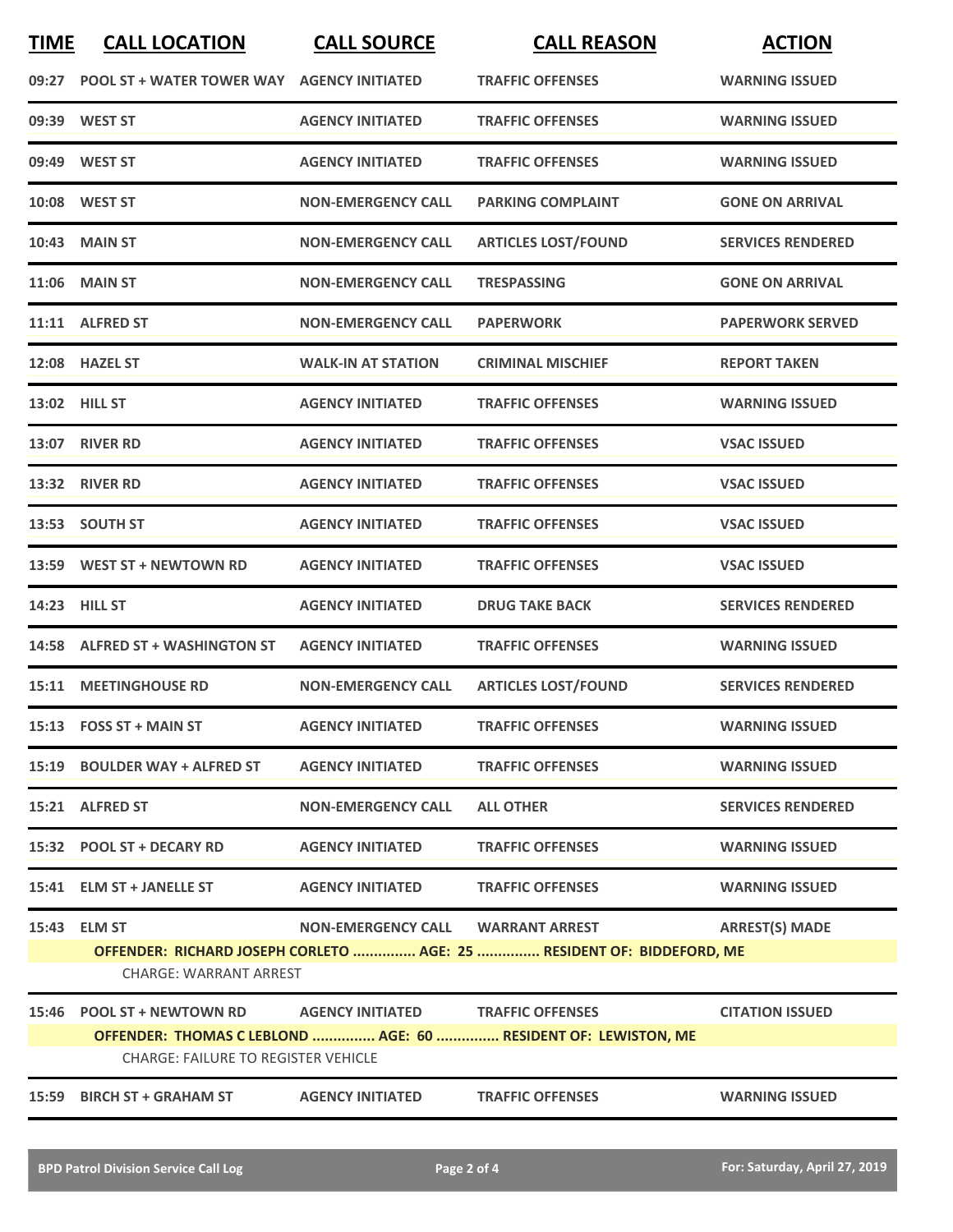| <b>TIME</b> | <b>CALL LOCATION</b>                                                                                  | <b>CALL SOURCE</b>        | <b>CALL REASON</b>           | <b>ACTION</b>             |
|-------------|-------------------------------------------------------------------------------------------------------|---------------------------|------------------------------|---------------------------|
|             | 16:13 ALFRED ST                                                                                       | <b>AGENCY INITIATED</b>   | <b>TRAFFIC OFFENSES</b>      | <b>WARNING ISSUED</b>     |
|             | 16:30 BARRA RD + ALFRED ST                                                                            | <b>AGENCY INITIATED</b>   | <b>TRAFFIC OFFENSES</b>      | <b>VSAC ISSUED</b>        |
|             | 16:40 SOUTH ST                                                                                        | <b>AGENCY INITIATED</b>   | <b>TRAFFIC OFFENSES</b>      | <b>WARNING ISSUED</b>     |
|             | 17:16 ELM ST + SPRUCE ST                                                                              | <b>AGENCY INITIATED</b>   | <b>TRAFFIC OFFENSES</b>      | <b>VSAC ISSUED</b>        |
|             | 17:20 ALFRED ST                                                                                       | <b>AGENCY INITIATED</b>   | <b>TRAFFIC OFFENSES</b>      | <b>CITATION ISSUED</b>    |
|             | OFFENDER: KYLE S JETTE  AGE: 32  RESIDENT OF: LYMAN, ME<br><b>CHARGE: FAILURE TO REGISTER VEHICLE</b> |                           |                              |                           |
|             | 17:45 POOL ST + PIKE ST                                                                               | <b>AGENCY INITIATED</b>   | <b>TRAFFIC OFFENSES</b>      | <b>VSAC ISSUED</b>        |
|             | 17:51 GUINEA RD + WEST ST                                                                             | <b>AGENCY INITIATED</b>   | <b>TRAFFIC OFFENSES</b>      | <b>WARNING ISSUED</b>     |
|             | <b>18:02 HILL ST</b>                                                                                  | <b>NON-EMERGENCY CALL</b> | <b>DOMESTIC COMPLAINTS</b>   | <b>SERVICES RENDERED</b>  |
|             | 18:06 ALFRED ST                                                                                       | <b>NON-EMERGENCY CALL</b> | <b>SUSPICION</b>             | <b>SERVICES RENDERED</b>  |
| 18:17       | <b>PIERSONS LN</b>                                                                                    | <b>E-911 CALL</b>         | <b>DISTURBANCE / NOISE</b>   | <b>WARNING ISSUED</b>     |
| 18:47       | <b>POOL ST + SIMARD AVE</b>                                                                           | <b>AGENCY INITIATED</b>   | <b>TRAFFIC OFFENSES</b>      | <b>WARNING ISSUED</b>     |
|             | 19:19 ADAMS ST                                                                                        | <b>NON-EMERGENCY CALL</b> | <b>ALL OTHER</b>             | <b>SERVICES RENDERED</b>  |
|             | 19:44 PROSPECT ST                                                                                     | <b>NON-EMERGENCY CALL</b> | <b>DISTURBANCE / NOISE</b>   | <b>WARNING ISSUED</b>     |
|             | 20:03 MAIN ST                                                                                         | <b>AGENCY INITIATED</b>   | <b>TRAFFIC OFFENSES</b>      | <b>WARNING ISSUED</b>     |
|             | 20:07 ELM ST + DIAMOND ST                                                                             | <b>AGENCY INITIATED</b>   | <b>TRAFFIC OFFENSES</b>      | <b>WARNING ISSUED</b>     |
|             | 20:17 LINCOLN ST                                                                                      | <b>AGENCY INITIATED</b>   | <b>LIGHTS MALFUNCTIONING</b> | <b>NO ACTION REQUIRED</b> |
|             | 20:18 ALFRED ST                                                                                       | <b>AGENCY INITIATED</b>   | <b>TRAFFIC OFFENSES</b>      | <b>WARNING ISSUED</b>     |
|             | 20:19 ALFRED ST + ARENA DR                                                                            | <b>AGENCY INITIATED</b>   | <b>TRAFFIC OFFENSES</b>      | <b>WARNING ISSUED</b>     |
|             | 20:26 ALFRED ST + EDWARDS AVE                                                                         | <b>AGENCY INITIATED</b>   | <b>TRAFFIC OFFENSES</b>      | <b>WARNING ISSUED</b>     |
|             | 20:28 ALFRED ST + EDWARDS AVE                                                                         | <b>AGENCY INITIATED</b>   | <b>TRAFFIC OFFENSES</b>      | <b>WARNING ISSUED</b>     |
|             | 20:35 PIERSONS LN                                                                                     | <b>NON-EMERGENCY CALL</b> | <b>DOMESTIC COMPLAINTS</b>   | <b>REPORT TAKEN</b>       |
|             | 20:40 ALFRED ST + JOURNEY WALK                                                                        | <b>AGENCY INITIATED</b>   | <b>TRAFFIC OFFENSES</b>      | <b>WARNING ISSUED</b>     |
|             | 21:03 ALFRED ST + MEDICAL CENTER D AGENCY INITIATED                                                   |                           | <b>TRAFFIC OFFENSES</b>      | <b>WARNING ISSUED</b>     |
|             | 22:18 HILLS BEACH RD                                                                                  | <b>NON-EMERGENCY CALL</b> | <b>TRESPASSING</b>           | <b>UNFOUNDED</b>          |
|             | 23:17 ALFRED ST + BOULDER WAY                                                                         | <b>AGENCY INITIATED</b>   | <b>TRAFFIC OFFENSES</b>      | <b>WARNING ISSUED</b>     |